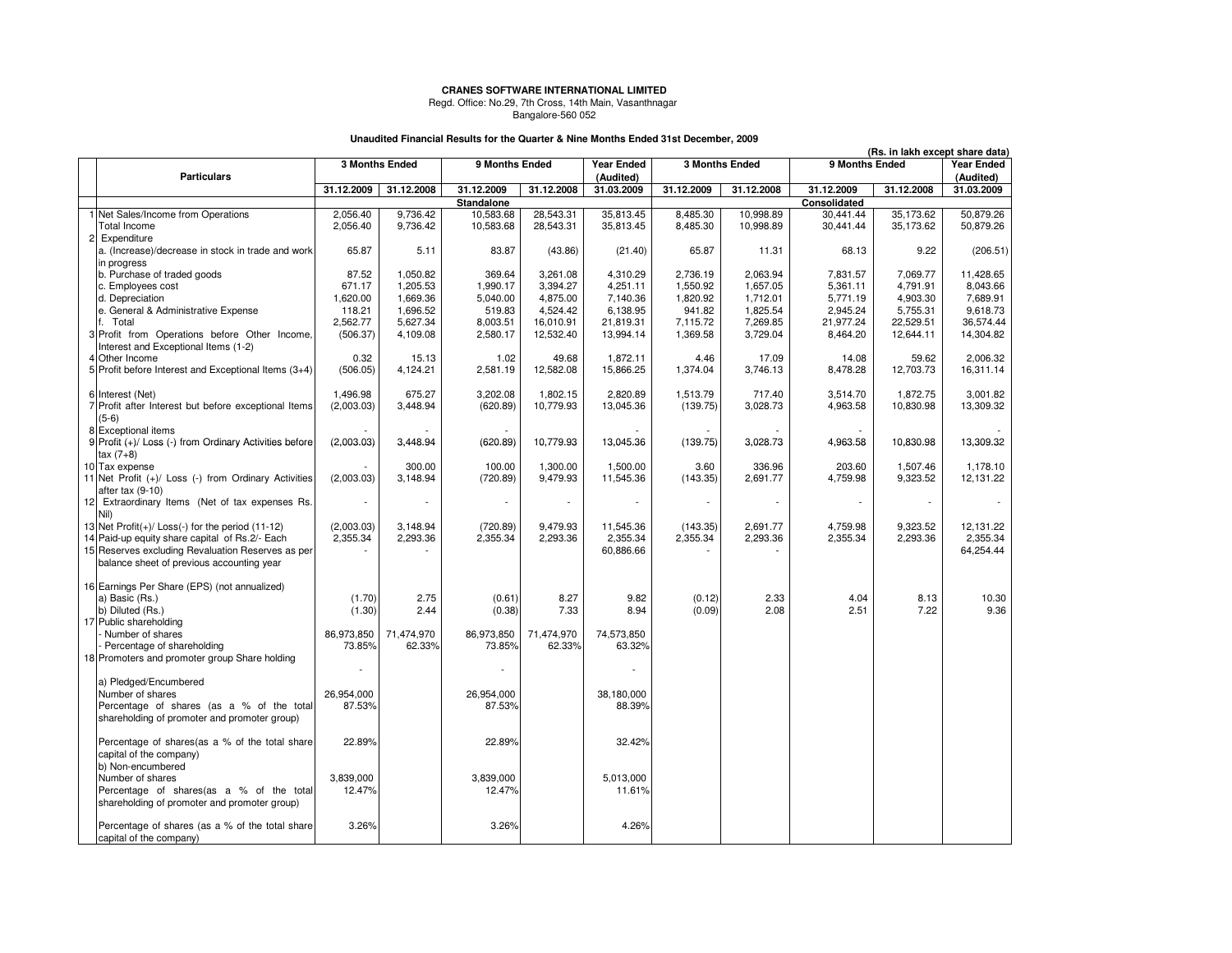## **CRANES SOFTWARE INTERNATIONAL LIMITEDSegment Wise Revenue, Results & Capital Employed**

|                                                        |                |                  |                   |            |                   |            |                |                  |            | (Rs. in lakh)     |
|--------------------------------------------------------|----------------|------------------|-------------------|------------|-------------------|------------|----------------|------------------|------------|-------------------|
|                                                        |                | <b>Unaudited</b> |                   |            | <b>Audited</b>    |            |                | <b>Unaudited</b> |            | <b>Audited</b>    |
| <b>Particulars</b>                                     | 3 Months Ended |                  | 9 Months Ended    |            | <b>Year Ended</b> |            | 3 Months Ended | 9 Months Ended   |            | <b>Year Ended</b> |
|                                                        |                |                  |                   |            |                   |            |                |                  |            |                   |
|                                                        | 31.12.2009     | 31.12.2008       | 31.12.2009        | 31.12.2008 | 31.03.2009        | 31.12.2009 | 31.12.2008     | 31.12.2009       | 31.12.2008 | 31.03.2009        |
|                                                        |                |                  | <b>Standalone</b> |            |                   |            |                | Consolidated     |            |                   |
| Segment Revenue                                        |                |                  |                   |            |                   |            |                |                  |            |                   |
| (a) International                                      | 1,637.64       | 7,725.24         | 9,153.46          | 23,818.79  | 30,286.25         | 7,988.77   | 8,999.60       | 28,931.94        | 30,334.47  | 45,085.84         |
| (b) Domestic                                           | 418.76         | 2,011.18         | 1,430.22          | 4,724.52   | 5,527.20          | 496.53     | 1,999.29       | 1,509.50         | 4,839.15   | 5,793.42          |
| Total                                                  | 2,056.40       | 9,736.42         | 10,583.68         | 28,543.31  | 35,813.45         | 8,485.30   | 10,998.89      | 30,441.44        | 35,173.62  | 50,879.26         |
| Less: Inter Segment Revenue                            |                |                  |                   |            |                   |            |                |                  |            |                   |
| <b>Net</b><br>sales/Income<br>From                     | 2,056.40       | 9,736.42         | 10,583.68         | 28,543.31  | 35,813.45         | 8,485.30   | 10,998.89      | 30,441.44        | 35,173.62  | 50,879.26         |
| Operations                                             |                |                  |                   |            |                   |            |                |                  |            |                   |
| 2 Segment Results (Profit)(+)/ Loss                    |                |                  |                   |            |                   |            |                |                  |            |                   |
| before tax and interest from                           |                |                  |                   |            |                   |            |                |                  |            |                   |
| Each segment)                                          |                |                  |                   |            |                   |            |                |                  |            |                   |
| (a) International                                      | (462.82)       | 3,907.45         | 2,358.28          | 11,801.64  | 13,032.27         | 2,400.76   | 3,497.33       | 8,040.99         | 11,885.77  | 13,303.09         |
| (b) Domestic                                           | (43.55)        | 235.35           | 221.89            | 799.03     | 980.92            | (1,031.19) | 248.80         | 423.21           | 836.55     | 1,020.52          |
| Total                                                  | (506.37)       | 4,142.80         | 2,580.17          | 12,600.67  | 14,013.19         | 1,369.57   | 3,746.13       | 8,464.20         | 12,722.32  | 14,323.61         |
| Less: i) Interest                                      | 1,496.98       | 675.27           | 3,202.08          | 1,802.15   | 2,820.89          | 1,513.79   | 717.40         | 3,514.70         | 1,872.75   | 3,001.82          |
| ii) Other Un-allocable Expenditure                     |                |                  |                   |            |                   |            |                |                  |            |                   |
| net off                                                |                |                  |                   |            |                   |            |                |                  |            |                   |
| (iii) Un-allocable income                              | 0.32           |                  | 1.02              | $\sim$     | 1,853.06          | 4.46       |                | 14.08            |            | 1,987.53          |
| <b>Total Profit Before Tax</b>                         | (2,003.03)     | 3.448.94         | (620.89)          | 10.779.93  | 13,045.36         | (139.75)   | 3,028.73       | 4,963.58         | 10,830.98  | 13,309.32         |
| 3 Capital Employed                                     |                |                  |                   |            |                   |            |                |                  |            |                   |
| Segment<br>(Segment assets<br>$\overline{\phantom{m}}$ |                |                  |                   |            |                   |            |                |                  |            |                   |
| Liabilities)                                           |                |                  |                   |            |                   |            |                |                  |            |                   |
| (a) International                                      | 139,539.32     | 88,659.43        | 139,539.32        | 88,659.43  | 116,020.71        | 148,155.83 | 94,178.89      | 148,155.83       | 94,178.89  | 118,367.43        |
| (b) Domestic                                           | 32,731.45      | 29,589.74        | 32,731.45         | 29,589.74  | 36,638.12         | 38,438.41  | 31,451.09      | 38,438.41        | 31,451.09  | 37,379.19         |
| Total                                                  | 172,270.77     | 118,249.18       | 172,270.77        | 118,249.18 | 152,658.83        | 186,594.24 | 125,629.98     | 186,594.24       | 125,629.98 | 155,746.62        |